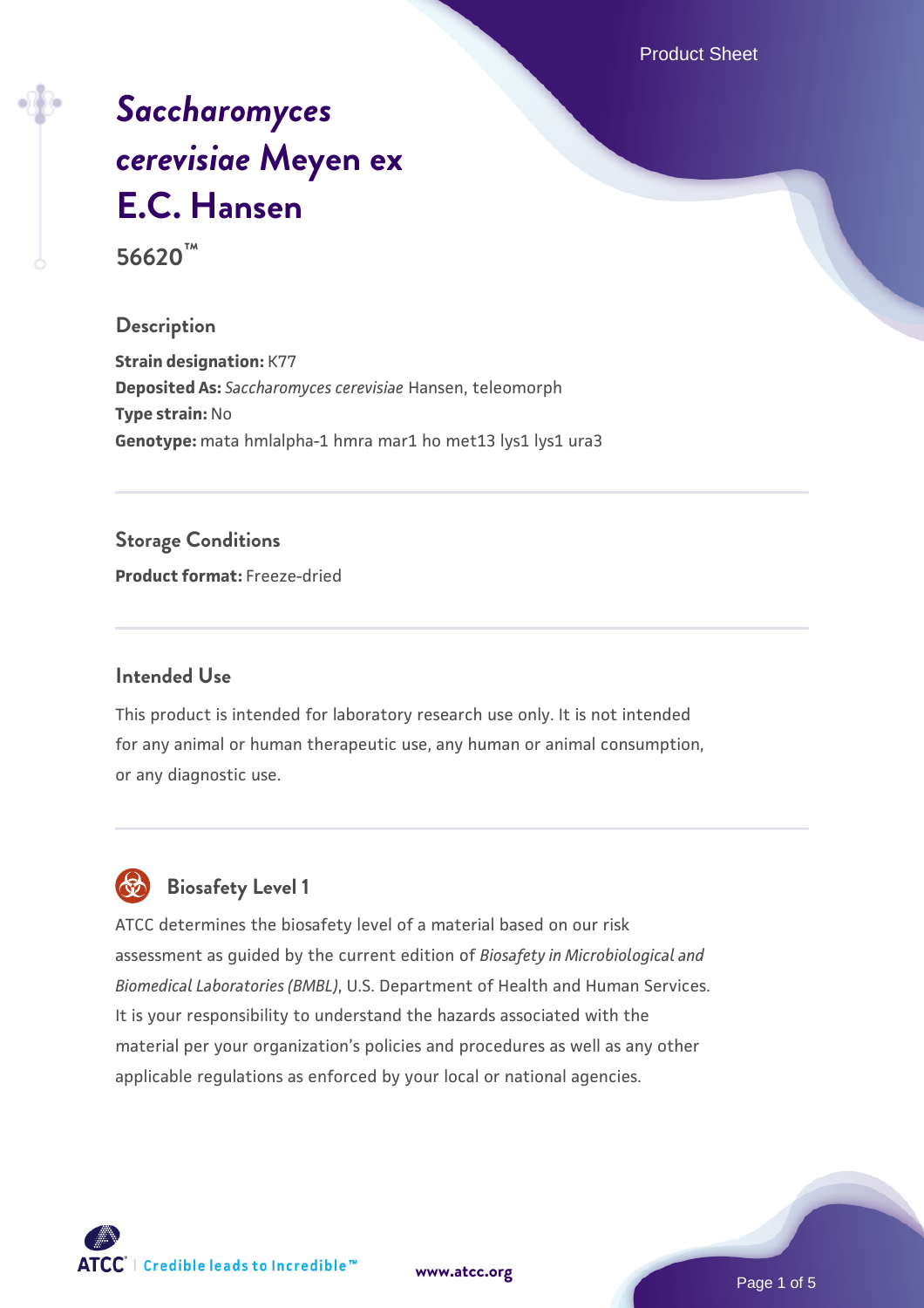ATCC highly recommends that appropriate personal protective equipment is always used when handling vials. For cultures that require storage in liquid nitrogen, it is important to note that some vials may leak when submersed in liquid nitrogen and will slowly fill with liquid nitrogen. Upon thawing, the conversion of the liquid nitrogen back to its gas phase may result in the vial exploding or blowing off its cap with dangerous force creating flying debris. Unless necessary, ATCC recommends that these cultures be stored in the vapor phase of liquid nitrogen rather than submersed in liquid nitrogen.

# **Certificate of Analysis**

For batch-specific test results, refer to the applicable certificate of analysis that can be found at www.atcc.org.

# **Growth Conditions**

**Medium:**  [ATCC Medium 1245: YEPD](https://www.atcc.org/-/media/product-assets/documents/microbial-media-formulations/1/2/4/5/atcc-medium-1245.pdf?rev=705ca55d1b6f490a808a965d5c072196) **Temperature:** 25°C

# **Material Citation**

If use of this material results in a scientific publication, please cite the material in the following manner: *Saccharomyces cerevisiae* Meyen ex E.C. Hansen (ATCC 56620)

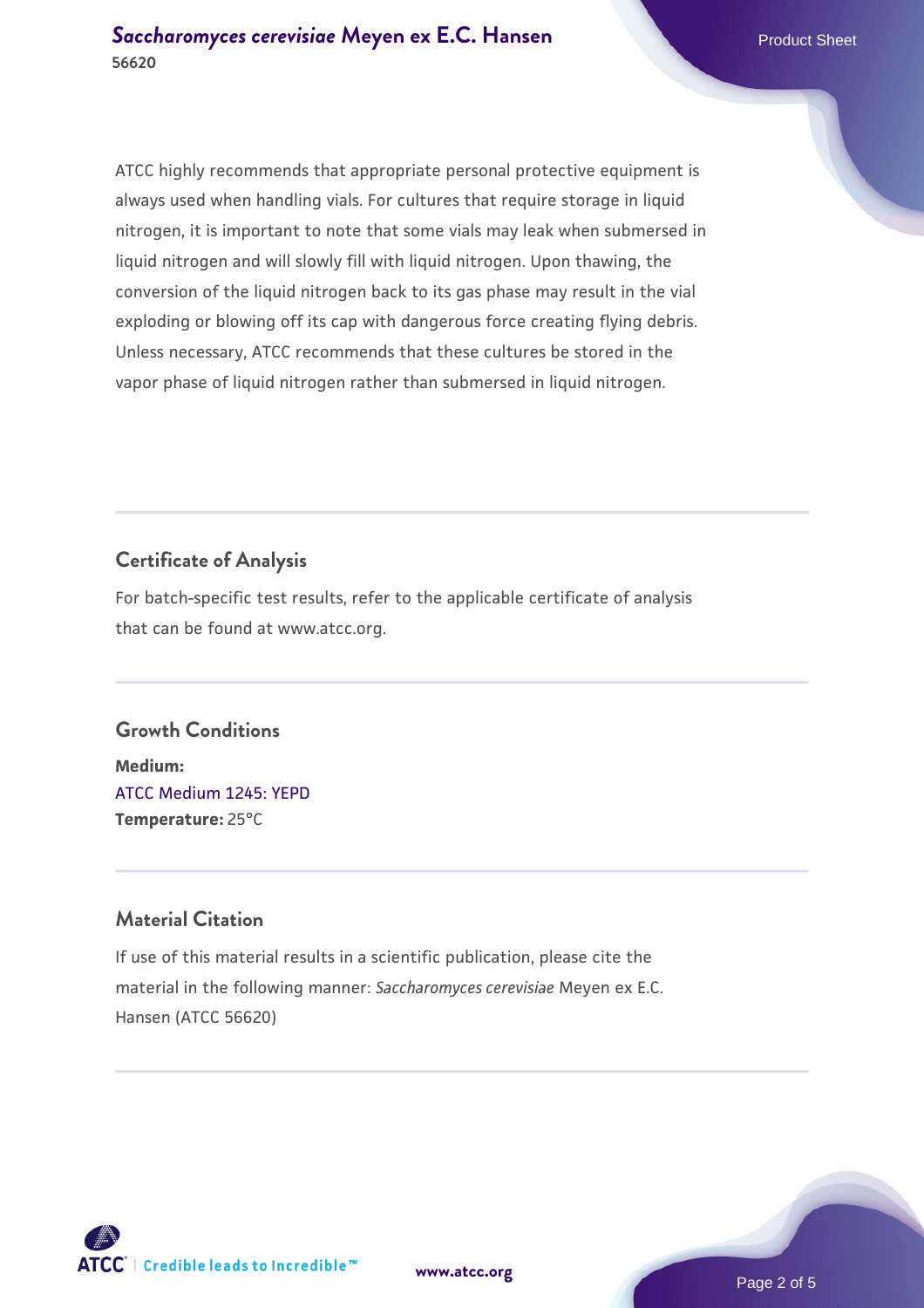#### **[Saccharomyces cerevisiae](https://www.atcc.org/products/56620)** [Meyen ex E.C. Hansen](https://www.atcc.org/products/56620) **56620**

#### **References**

References and other information relating to this material are available at www.atcc.org.

#### **Warranty**

The product is provided 'AS IS' and the viability of ATCC® products is warranted for 30 days from the date of shipment, provided that the customer has stored and handled the product according to the information included on the product information sheet, website, and Certificate of Analysis. For living cultures, ATCC lists the media formulation and reagents that have been found to be effective for the product. While other unspecified media and reagents may also produce satisfactory results, a change in the ATCC and/or depositor-recommended protocols may affect the recovery, growth, and/or function of the product. If an alternative medium formulation or reagent is used, the ATCC warranty for viability is no longer valid. Except as expressly set forth herein, no other warranties of any kind are provided, express or implied, including, but not limited to, any implied warranties of merchantability, fitness for a particular purpose, manufacture according to cGMP standards, typicality, safety, accuracy, and/or noninfringement.

#### **Disclaimers**

This product is intended for laboratory research use only. It is not intended for any animal or human therapeutic use, any human or animal consumption, or any diagnostic use. Any proposed commercial use is prohibited without a license from ATCC.

While ATCC uses reasonable efforts to include accurate and up-to-date information on this product sheet, ATCC makes no warranties or representations as to its accuracy. Citations from scientific literature and



**[www.atcc.org](http://www.atcc.org)**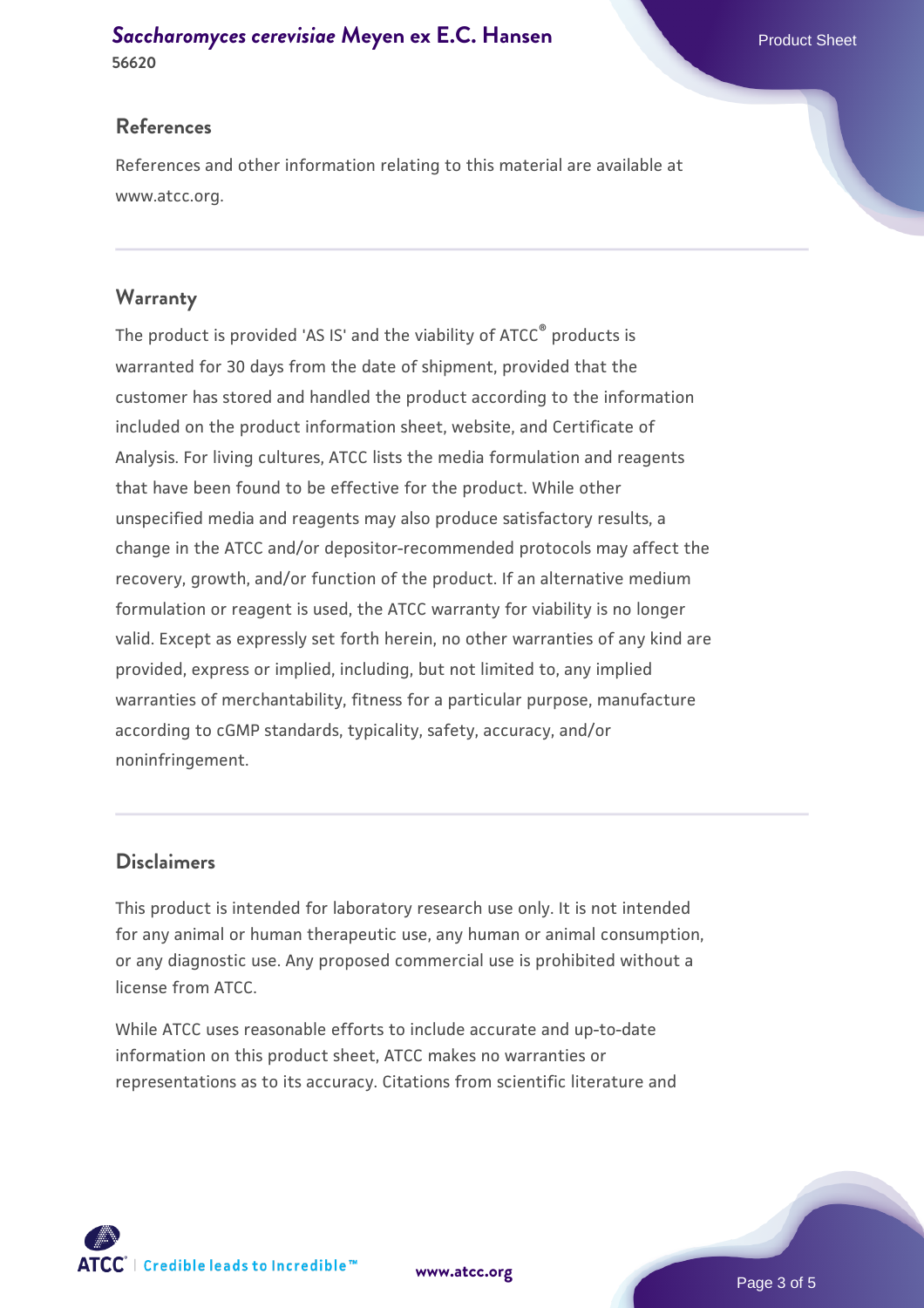patents are provided for informational purposes only. ATCC does not warrant that such information has been confirmed to be accurate or complete and the customer bears the sole responsibility of confirming the accuracy and completeness of any such information.

This product is sent on the condition that the customer is responsible for and assumes all risk and responsibility in connection with the receipt, handling, storage, disposal, and use of the ATCC product including without limitation taking all appropriate safety and handling precautions to minimize health or environmental risk. As a condition of receiving the material, the customer agrees that any activity undertaken with the ATCC product and any progeny or modifications will be conducted in compliance with all applicable laws, regulations, and guidelines. This product is provided 'AS IS' with no representations or warranties whatsoever except as expressly set forth herein and in no event shall ATCC, its parents, subsidiaries, directors, officers, agents, employees, assigns, successors, and affiliates be liable for indirect, special, incidental, or consequential damages of any kind in connection with or arising out of the customer's use of the product. While reasonable effort is made to ensure authenticity and reliability of materials on deposit, ATCC is not liable for damages arising from the misidentification or misrepresentation of such materials.

Please see the material transfer agreement (MTA) for further details regarding the use of this product. The MTA is available at www.atcc.org.

#### **Copyright and Trademark Information**

© ATCC 2021. All rights reserved. ATCC is a registered trademark of the American Type Culture Collection.

#### **Revision**

This information on this document was last updated on 2021-05-19



**[www.atcc.org](http://www.atcc.org)**